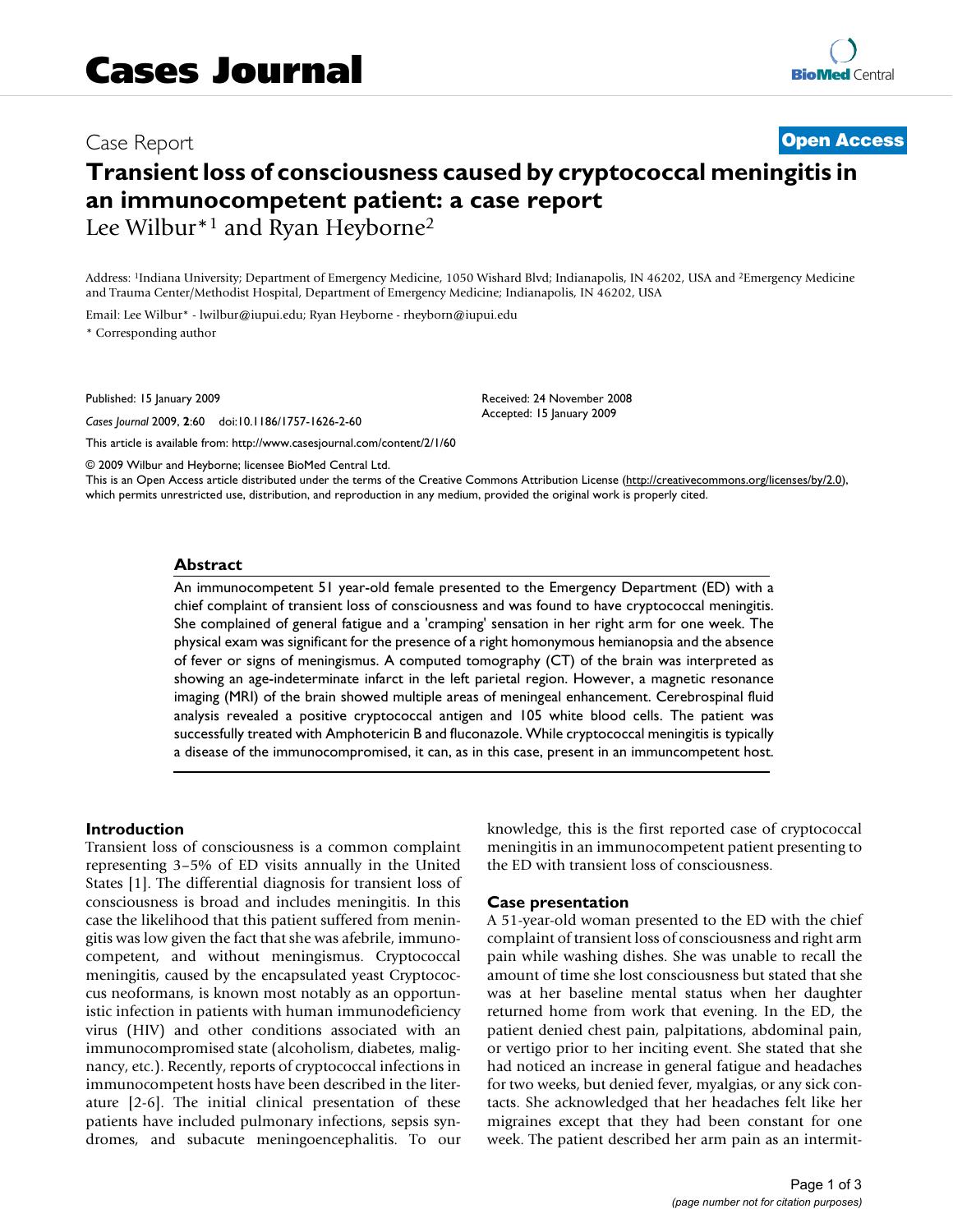tent cramping sensation that had been present for less than twenty-four hours. Her past medical history was significant for migraine headaches, chronic hepatitis C, congestive heart failure, chronic obstructive pulmonary disease, and a recent diagnosis of a urinary tract infection. Medications included ciprofloxacin, propranolol, furosemide, spironolactone, albuterol, trazodone, and esomeprazole. Her social history was significant for a remote history of intravenous drug use and daily alcohol use until 7 months prior to presentation. Family history was significant for coronary artery disease and diabetes. The patient denied any medication allergies. Presenting ED vital signs were a temperature of 98.0 degrees, blood pressure 117/ 81 mm Hg, pulse 76 beats/min, respirations 18 breaths/ min, and oxygen saturation of 98% on room air.

The physical exam revealed a patient in no apparent distress that was alert and oriented to name, place and time. She had equal and reactive pupils, a normal oropharyngeal exam, supple neck without pain on range of motion, clear lung fields, a normal cardiac and abdominal exam, and normal extremities. Her skin did not show any signs of a rash or stigmata of chronic liver disease. Neurologic testing revealed a right homonymous hemianopsia, normal strength, deep tendon reflexes, and sensation bilaterally. Her gait was steady and she had a normal cerebellar exam.

A CT of the brain demonstrated an age-indeterminate infarct in the left parietal region and multiple areas of new small vessel ischemic disease. Laboratory evaluation revealed a serum white blood cell count (WBC) of 8.9 × 109 with 78% neutrophils, 16% lymphocytes, 4% monocytes and 1% eosinophils, a hemoglobin of 13.8 gm/dl, and platelets 88 k/cumm. While her basic electrolytes were unremarkable, the liver function panel revealed a total bilirubin of 3.5 mg/dL, alkaline phosphatase 100 units/L, SGOT (AST) 104 units/L, SGPT (ALT) 74 units/L, and ammonia 15 mcmol/L.

Based on these data, Neurology consultation was obtained. They admitted the patient with a presumptive diagnosis of acute cerebrovascular accident (CVA) involving the occipital region. An MRI of the brain the next morning revealed multiple areas of meningeal enhancement without evidence of CVA. A lumbar puncture (LP) was performed and the cerebrospinal fluid (CSF) revealed 105 white blood cells with 29% monocytes, 0 polymorphonuclear cells, and 71% lymphocytes, 0 red blood cells, elevated protein at 176 mg/dL, low glucose at 21 mg/dL, and the cryptococcal antigen returned positive with a titer of 1:32. Human immunodeficiency virus tests were all negative. The patient was subsequently started on Amphotericin B.

The patient's hospital course was complicated by transient acute renal failure due to Amphotericin B requiring a medication change to liposomal Amphotericin and fluconazole. The CSF culture remained negative for any growth and the cryptococcal antigen titer decreased to 1:8 and 1:2 on two subsequent LP's. The patient was discharged on hospital day 21 without neurologic sequalae and was instructed to take fluconazole 400 milligrams once daily for 24 weeks duration then 200 mg daily for life. Her cyptococcal antigen became undetectable 4 weeks following her hospital discharge.

# **Discussion**

Cryptococcal meningitis is a common opportunistic infection in acquired immunodeficiency syndrome (AIDS); however, its prevalence among immunocompetent hosts is not well established but may be increasing [2- 6]. Potential explanations for this increase include the success of anti-retroviral therapy and a difference in virulence among varieties of Cryptococcus neoformans serotypes, namely var. neoformans, var. grubii, and var. gattii [6]. Cryptococcus neoformans var. gattii is believed to be the most virulent [7].

The clinical course of cryptococcal meningitis is indolent with a median time to diagnosis from symptom onset of 44 days with a range of 7 days to 1 year.[3] Transmission is inhalational in the majority of cases [7]. Common presenting symptoms include headache, fever, and malaise. Classic meningitic findings, such as nuchal rigidity, are absent in 75% of cases.[5] Visual changes have been reported, such as the field defects seen in our patient, as well as new onset seizure activity [8]. Cryptococcal meningitis has also been shown to cause ischemic brain injury [9].

Cryptococcal antigen detection in the CSF is 99% sensitive when titers are 1:2048 and remains the most sensitive confirmation test for establishing the diagnosis [7,10]. Computed tomography of the brain is normal in 50% of proven cases; however, a focal neurological exam and abnormalities on CT or MRI of the brain have both been linked to a poorer prognosis [7]. Mortality rates for cryptococcal meningitis in AIDS patients and immunocompetent patients are estimated to be between 30% to 50% and 25 to 44%, respectively [2,5]. Recommended treatment includes a 3 step treatment approach: induction (2 weeks of amphotericin B 0.7–1 mg/kg/day plus flucytosine 100 mg/kg/day) followed by consolidation (8 weeks of fluconazole 400 mg/day) and then maintenance (fluconazole 200 mg/day for life) [7].

The patient described in this case had a rare etiology of a common ED complaint. Clues to the diagnosis in this case included an atypical headache and fatigue for 2 weeks